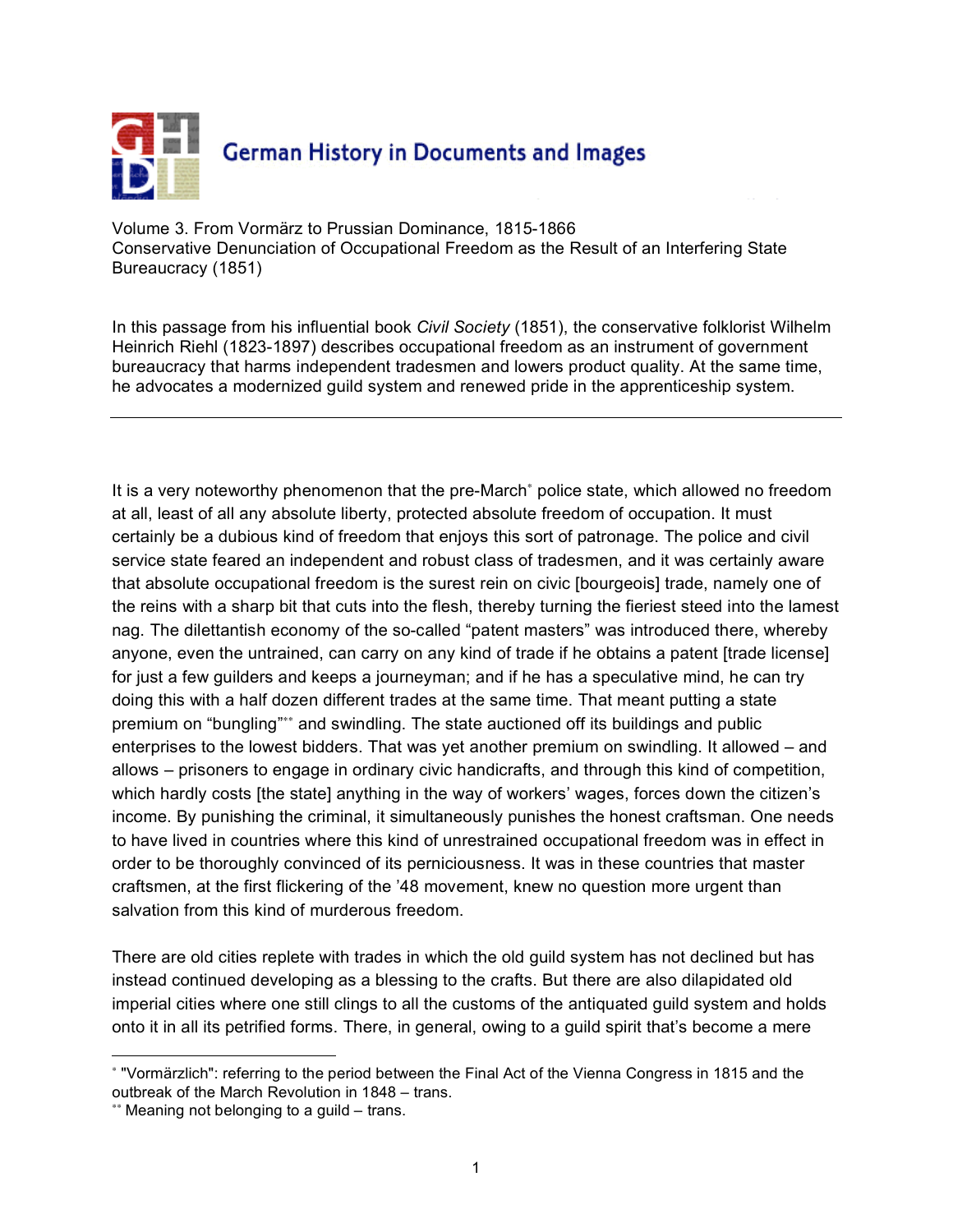facade, the craftsman has become just as lethargic, incompetent, ossified, and grumpy as he has become lethargic, incompetent, ossified, and grumpy in countries with absolute freedom of occupation. Both extremes demoralize the class of tradesmen.

We should once again give each individual trade a corporate constitution with an administration of its own, but we should also strictly demarcate their boundaries and protect one trade from attacks by another. Finding the borderline that divides the right to manufacture from the rights of the small-scale crafts is often difficult, but not infrequently the entire existence of small-scale crafts depends upon the correct determination of this boundary. The separation of trades among themselves is seemingly a small and trivial matter, and our political doctrinaires, whose sharp eyes manage to see the man on the moon's beard growing, have little sight left for such trifles. And yet here, too, we are dealing with an important social question. The glazier, e.g., needs to understand something about the cabinetmaker's work. But if he were allowed to pursue this independently, to the best of his ability, then he would quickly become a dangerous rival to the cabinetmaker in the simplest, i.e., in the most profitable work, that a cabinetmaker does. The latter, however, cannot entrust him with this, because the glazier's work is too far removed from his own. Thus it might happen that, in a locality where there is occupational freedom, only decorative cabinetmakers would be able to earn a living alongside the glaziers. The very crafts that are most important for social welfare – because they are the most numerous – are the ones most thoroughly ruined by this kind of dilettantish system.

We should also agree that either merchants should be prohibited from trading in craftsmen's products or that craftsmen should be allowed to market the raw materials of their trade.

But these kinds of things, like establishing boundaries between the trades, are not just done in a government office. Here, the totality of all the tradesmen can best provide advice and information. Where the authorities need to decide on occupational trade matters, they should always be supported by an expert body of tradesmen who lend their expertise. In many German lands over the last several years, much has improved in this respect. The civil servant generally believes that each person should stick to his own trade;<sup>\*</sup> as far as his own person is concerned, however, he thinks that he can not only deal with office files, but also make shoes if need be.

If only for socially conservative reasons, municipal governments and guilds should ensure that the capital necessary to operate a business is present before granting the right to become a master craftsman and to establish municipal residency. Newfangled sentimentality and conceit sees in the class of journeymen nothing more than an oppressive relationship of dependency, and it calls this demand inhumane in its severity. But the "journeyman" means as much as the "associate" of the master; in an absurd manner, however, the journeymen now want instead to sport the much more respectable and important title of "assistant"! Once there was "journeyman's pride," now all that's left is "master craftsman's pride." To be the journeyman of an honest master all the days of one's life is not nearly so great a misfortune as being the

 $\overline{a}$ ∗ Literally: "A cobbler should stick to his last" ["der Schuster solle bei seinem Leiste bleiben"] – trans.